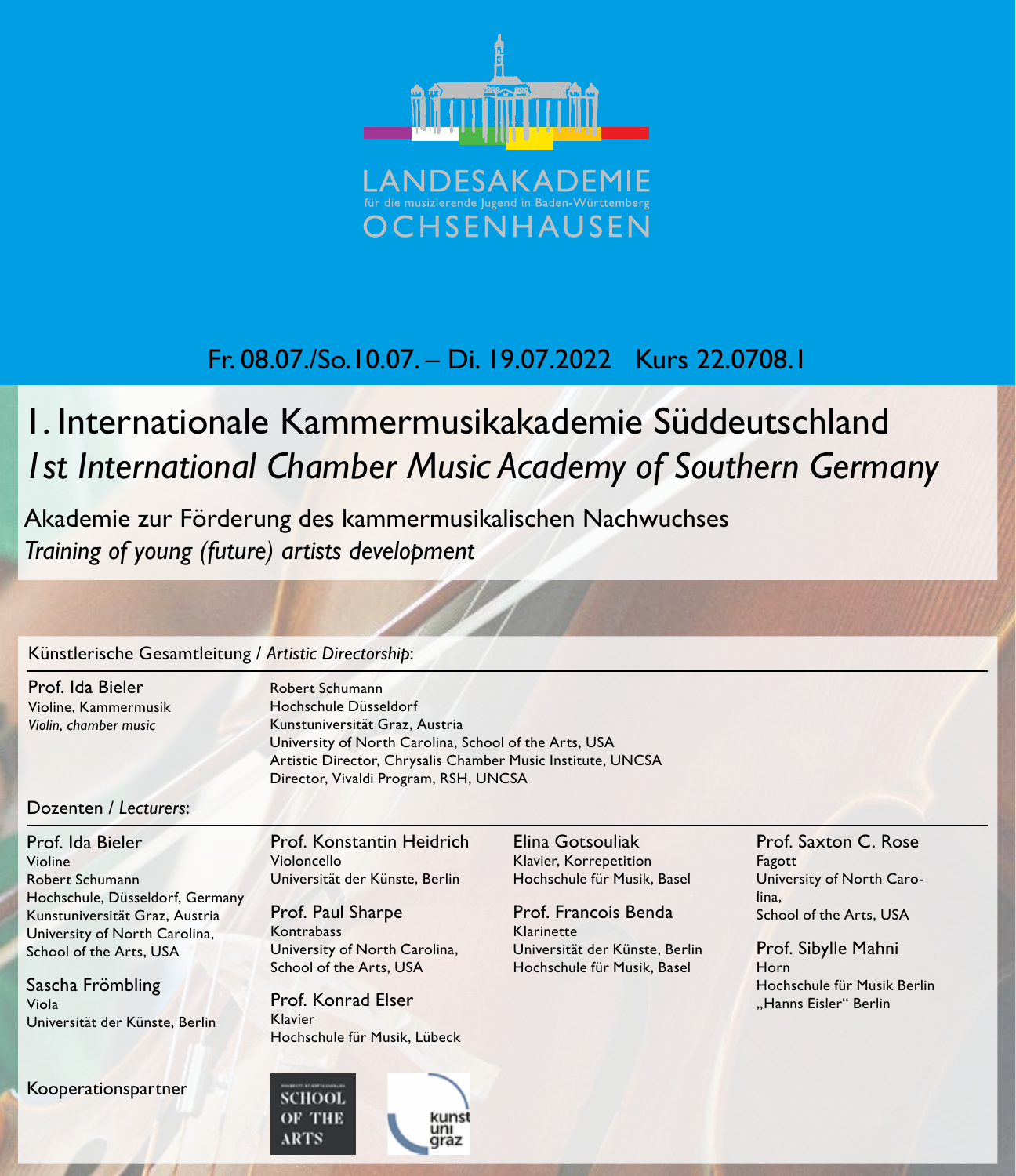

### Kursinhalt / *Course content:* :

Ziel der Kammermusikakademie ist die Förderung des Spiels in kammermusikalischen Ensembles von Duo bis hin zu Großbesetzungen im Hinblick auf die berufliche Entwicklung von hochtalentierten, jungen Musikerinnen und Musikern. Das Repertoire umschließt Kammermusik für Streicher, Pianisten und Bläser von Barock bis zur Moderne. Die Besonderheit der Akademie liegt in ihrem methodischen Konzept. Renommierte Künstler\*innen und Pädagog\*innen unterrichten täglich die hochbegabten Student\*innen nicht nur spieltechnisch und interpretatorisch, sondern spielen ebenso gemeinsam mit ihnen in täglichen Proben und im Konzert.

Im Rahmen einer Jugendakademie werden fortgeschrittene Student\*innen in das Unterrichten jüngerer Instrumentalisten unter Supervision der erfahrenen Musiker\*innen angeleitet. Die Arbeit der Akademie wird in Abschlusskonzerten und

öffentlichen Workshops an verschiedenen Konzertorten in Oberschwaben vorgestellt.

*A chamber music festival created in partnership with the Landesakademie in Ochsenhausen, Germany, and the University of North Carolina School of the Arts.*

*The International Chamber Music Academy of Southern Germany is a new training and performance festival for highly gifted young musicians from throughout the world. For two weeks in July, the academy will take place in the idyllic former convent at Ochsenhausen in Baden-Wuerttemberg amongst the historic castles, medieval villages, and scenic mountains of Southern Germany. Its mission is to offer a transformational and inspirational experience for all involved, and to bring musicians from Europe and America together to instigate change in the world of music, while drawing on and respecting its great traditions.*

*Representing the full spectrum of chamber works for strings, pianists and wind players, the repertoire will represent a variety of styles from the Baroque to avant-garde. Academy faculty consist of internationally known artists and professors who will teach individual lessons and coach student ensembles. These faculty will perform with students as well, playing side by side in rehearsals and community concerts.*

*The work of the academy will culminate in student and faculty concerts, public workshops, and master classes in Ochsenhausen, as well as in various concert venues throughout Southern Germany.*

#### Hinweis / *Notice*:

Mit der Anmeldung muss eine kurze musikalische Biografie eingereicht werden. Die Auswahl aus den Bewerber\*innen wird von den jeweiligen Instrumental-Dozenten vorgenommen.

Mit der Zulassung erfolgen die Informationen über Teilnahmebedingungen bezüglich Corona.

*A short musical resume has to be submitted with the application. The selection from the applicants is made by the respective instrumental lecturers. Information on the conditions of participation regarding Corona is provided with the admission.*

### Zielgruppe / *Target group:*

Student\*innen, fortgeschrittene Schüler\*innen *University and Conservatory Professional Students, advanced highschool instrumentalists*

### Teilnehmerzahl / *Number of participants: 50*

### Kursdauer / *Course duration:*

Dozenten / *Lecturers:* Freitag / *Friday:* 08.07.2022, 18 Uhr (Abendessen / *Dinner*) bis / *until*  Dienstag / Tuesday:, 19.07.2022, 9 Uhr (Frühstück / Breakfast)

#### Studierende / *Students:*

Sonntag / *Sunday:* 10.07.2022, 18 Uhr (Abendessen / *Dinner*) bis / *until*  Dienstag / Tuesday:, 19.07.2022, 9 Uhr (Frühstück / Breakfast)

### Konzerte / Concerts:

#### **Dozentenkonzert**

So. 10.07.2022, 19 Uhr, Bibliothekssaal Ochsenhausen Ausführende: Dozent\*innen der 1. Internationalen Kammermusikakademie Süddeutschland

#### **Teilnehmerkonzerte**

Fr. 15.07.2022, 19 Uhr, Sa. 16.07.2022, 19 Uhr,

So. 17.07.2022, 19 Uhr, Mo. 18.07.2022, 19 Uhr,

Bibliothekssaal Ochsenhausen

Ausführende: Teilnehmer\*innen der

1. Internationalen Kammermusikakademie Süddeutschland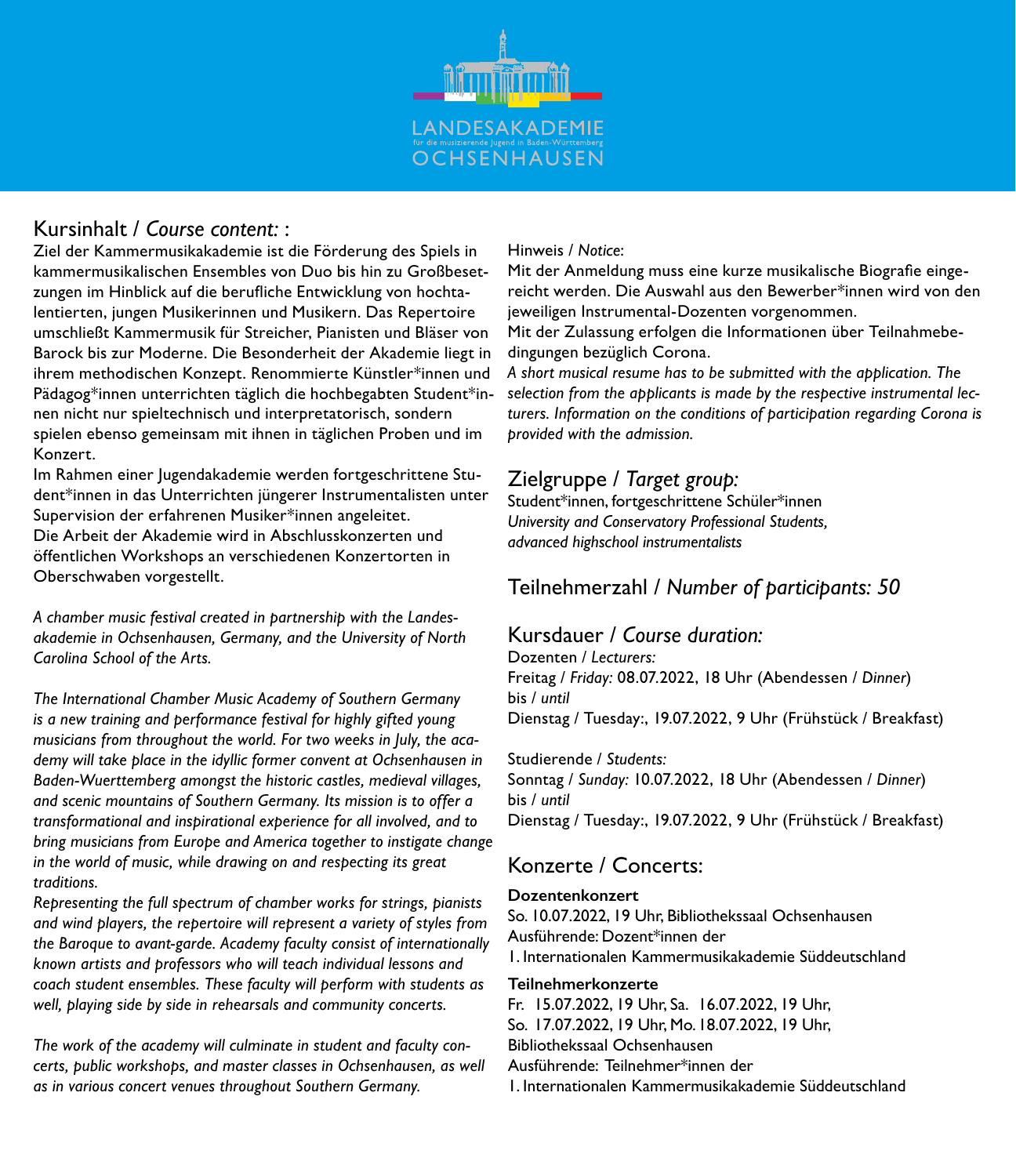

#### **Prof. Ida Bieler**



has been leading a master class for violin at the Robert Schumann Hochschule Düsseldorf since 1993 and gives master classes all over the world. She is a prize-winner of numerous international violin competitions, performs as a soloist, chamber musician and with renowned orchestras worldwide in the most important music centres and was a member of the Melos Quartet from 1993 until its departure from the stage in 2005. In 2001 she founded the Xyrion Trio with Nina Tichman (piano) and Maria Kliegel (violoncello).

#### **Sascha Frömbling**



is the violist of the Fauré Quartet and lecturer for viola at the Berlin University of the Arts. He also regularly teaches viola and chamber music as part of international master classes.

As a soloist he has worked with the Duisburg Philharmonic, Hofer Symphoniker and the MDR Symphony Orchestra. Other partners in various projects have included musicians such as Martha Argerich, Annette Dasch and the Danish String Quartet.

Sascha Frömbling is also a founding member of the Fauré Quartet, which enjoys an excellent reputation as one of the outstanding chamber music ensembles worldwide and celebrated its 25th anniversary in 2020. The piano quartet gives guest performances at the Konzerthaus Berlin, the Concertgebouw Amsterdam, the Wigmore Hall London, among others, but also in Tokyo or Los Angeles as well as at the festivals of Heidelberg, Schwetzingen, Rheingau, Schleswig-Holstein and Mecklenburg-Vorpommern.

The Fauré Quartet has received numerous awards, including the Echo Klassik, the Brahm Prize, the German Music Competition and the Parkhouse Award in London. CD recordings are available on Deutsche Grammophon, Sony and Berlin Classics.



#### **Prof. Konstantin Heidrich**

is the cellist of the Fauré Quartet and Professor of violoncello at the Berlin University of the Arts. With the same line-up since its foundation 26 years ago, the Fauré Quartet is one of the most successful chamber music formations internationally. The "Quartet in Residence" of the Karlsruhe University of Music is booked for tours and and festivals all over the world and has performed at venues such as the Musikverein Vienna, Wigmore Hall London, Concertgebouw Amsterdam etc. Recordings have been released on the Deutsche Grammophon Gesellschaft (Mozart / Brahms / Mendelssohn), on SONY (Strauss and Mahler) and on Berlin Classics (Mussorgsky and Rachmaninov / currently: Fauré). Among the more than two awards and prizes the Fauré Quartet has received include the Brahms Prize, the Rhineland-Palatinate Art Prize, the German Record Critics' Record Critics' Award and two ECHO-Klassik awards.

#### **Prof. Paul Sharpe**

is the Professor of Double Bass and an assistant dean at UNCSA. He has performed in recital at prestigious music festivals and venues all over the world – including Germany (Villa Musica), Italy (Orfeo), France (Bass2008), Poland (World Bass Festival), Brazil (Bass Encounter), Virginia's Garth Newel Chamber Institute, and Alaska (Anchorage Chamber Music Festival and Fairbanks Summer Arts Festival). As soloist he has performed with the orchestras of Winston-Salem, Boise, Theatro Sao Pedro (Porto Allegre, Brazil), Fairbanks Summer Arts Festival, Lubbock, Dallas Chamber, and Aspen Young Artists. His work as a member of the unique cello-bass duo, Low and Lower (www.getlowandlower. com) has pushed him from the traditional role of a classical double bassist into singing, acting, composing, arranging and more. Professor Sharpe serves as Principal Bass of the Winston-Salem Symphony, is a frequent guest principal and assistant principal bass of Charleston (South Carolina) Symphony, and a bassist with Arizona MusicFest.

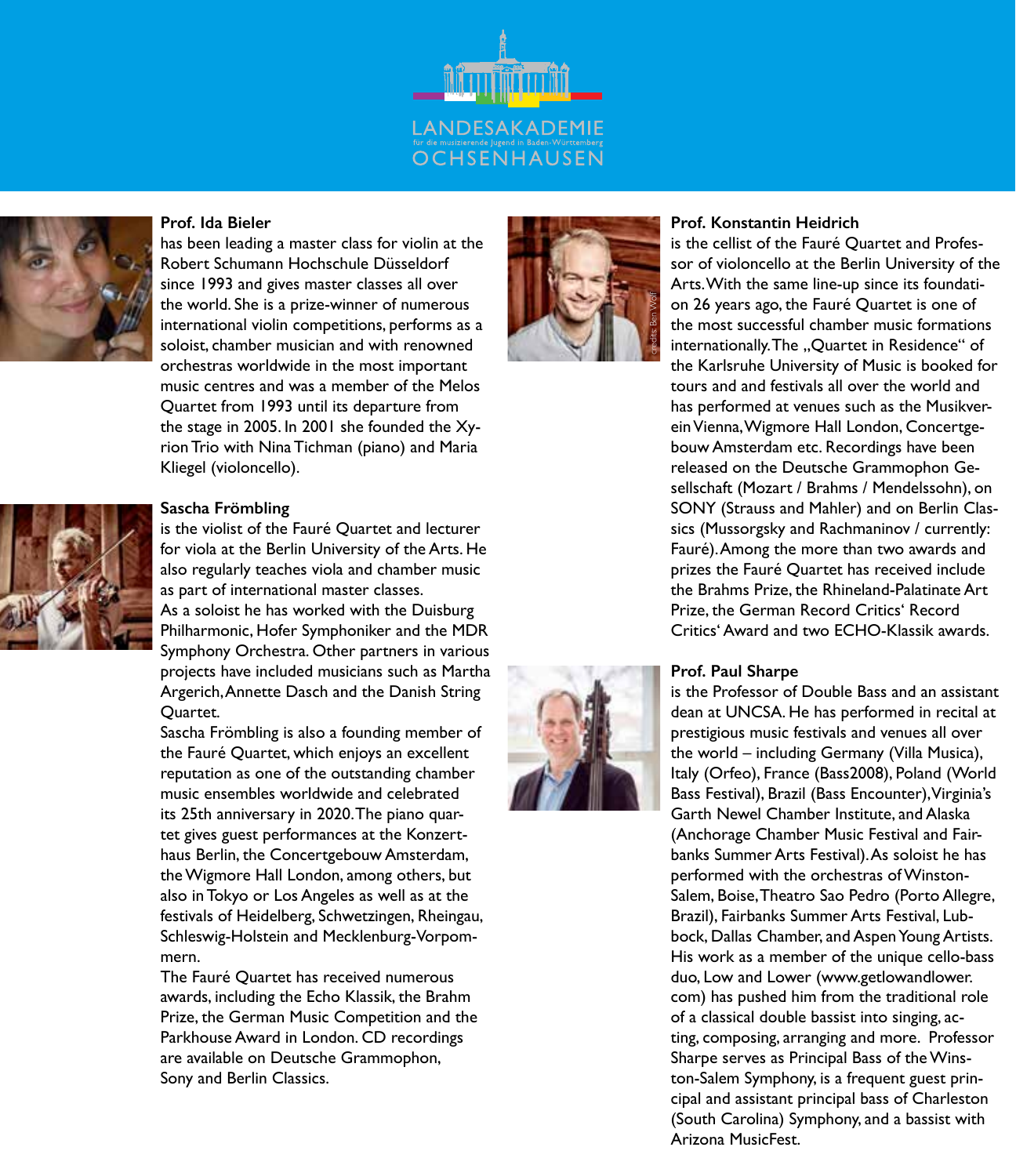



#### **Prof. Konrad Elser**

was a student of Professor Paul Buck, Andrzej Jasiniski, Martha Argerich, Nikita Magaloff and Oleg Maisenberg. Numerous prizes at international piano competitions.

As a soloist and chamber music partner, Konrad Elser can look back on an extensive and successful concert career at home and abroad. He has been a professor at the University of Music in Lübeck since 1992, gives a large number of master classes in Germany and abroad and is active as a juror at international competitions.



#### **Elina Gotsouliak**

was born in Riga (Latvia), attended the Music High School and then the Music Academy in Riga, where she majored in piano and harpsichord. During this time she won the 1st prize at various international piano competitions, including the ..Concours Musical de France Ginette Gaubert" and at the ..Concours International de Piano Maryse Cheilan" in France. From 2002 she studied with Rudolf Buchbinder in Basel, where she completed her concert diploma with distinction.

Since 2010 she has been a lecturer at the Hochschule für Musik in Basel. Elina Gotsouliak appears increasingly as a concert pianist and chamber musician as a soloist with various orchestras and as a chamber music partner of artists such as Felix Renggli, Sergio Azzolini, Gustavo Nunes, Emanuel Abbühl, François Benda in Switzerland, Italy, France, Spain, Portugal, Austria, Slovenia, Cyprus, Latvia and Brazil. She is a regular guest at various international music festivals and concert series, including Swiss Chamber Concerts (Switzerland), Musica Viva , Schleswig Holstein Music Festival , Crescendo Festival in Berlin (Germany), "J. S. Bach International Chamber Music Festival" (Latvia), International Summer Academy in Payerbach and Music Forum Viktring (Austria), Beregneria Festival (Züpern), Ljubljana Festival (Slovenia), Allegro Festival Guimarães (Portugal).

Her solo CD with the late works of Frédéric Chopin, which was received with the highest praise by the music press, as well as a chamber music CD with works by Robert and Clara Schumann.

#### **Prof. Francois Benda**

made his solo debut in 1988 with the Orchestre de la Suisse Romande with the clarinet concertos by Carl Nielsen (Tonhalle Zurich) and by Wolfgang Amadeus Mozart (Victoria Hall Geneva).

This was followed by radio and television productions as well as appearances as a soloist and chamber musician in the most famous concert halls (Berlin Philharmonie, Vienna Musikverein, Herkules Saal Munich, Concertgebow Amsterdam, Tonhalle Saal Zurich, Wigmore Hall London, etc.), as well as at international festivals in Europe and overseas such as Berliner Festwochen, Rome, Musicades Lyon, Vienna, Styriarte Graz, Steirischer Herbst, São Paulo, Sarasota, etc. He has worked with musicians such as Heinz Holliger, Josef Suk, Bruno Giuranna, Josef Silverstein, Isabelle Faust, Karl Engel, Bruno Canino and Paul Badura-Skoda. Premieres of important composers such as Heinz Holliger, Elliott Carter, Luciano Berio, Krystof Penderecki, Bernhard Lang, Wolfgang von Schweinitz. François Benda is today one of the most sought-after teachers in his field and one of the few who have mastered both clarinet systems. From 1993-1997, he was Professor at the ".Franz Liszt" Hochschule in Weimar, 1995 he succeeded Hans-Rudolf Stalder at the Basel Music Academy and 1997 he got Professor at the Hochschule der Künste in Berlin. François Benda has held masterclasses for clarinet and chamber music at various music academies (University of Music in Vienna, Tokyo, Paris, Hanover, Sibelius Academy, Riga, Stuttgart, Bern)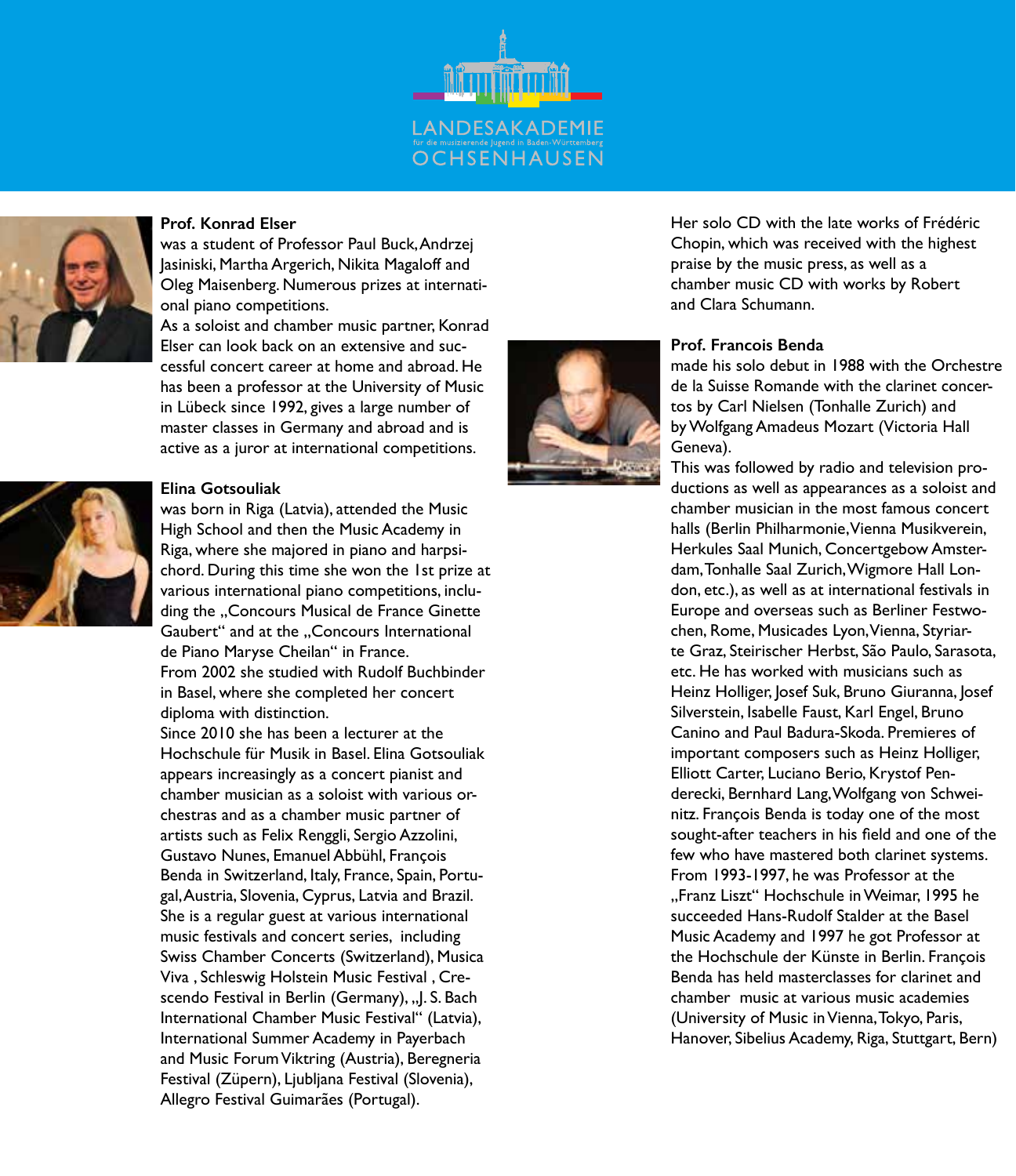



#### **Prof. Saxton C. Rose**

is principal bassoonist of the Winston-Salem Symphony and a member of the acclaimed New York-based wind quintet Zéphyros Winds. He was principal bassoonist of the Puerto Rico Symphony Orchestra from 2003 to 2008 and has appeared as guest principal bassoonist with the Mahler Chamber Orchestra and Orchestra of St. Luke's. A frequent concerto soloist, recent engagements include appearances with the National Symphony of Colombia, National Symphony of Panamá, Orquesta Filarmónica de Boca del Río (Mexico), Puerto Rico Symphony, and the West Point Band. Formerly Professor of Bassoon at the University of North Carolina School of the Arts, he is now Dean of the School of Music and Director of the contemporary music ensemble. Mr. Rose graduated with highest honors from the class of Stefano Canuti at the Conservatorio "Agostino Steffani" in Castelfranco-Veneto, Italy and studied with William Winstead at Cincinnati College-Conservatory of Music.

#### **Prof. Sibylle Mahni**

studied with Professor Marie-Luise Neunecker at the Hochschule für Musik und Darstellende Kunst in Frankfurt/Main and graduated with a concert diploma.

During this time she was a scholarship holder at the "Studienstiftung des Deutschen Volkes" and the "Villa Musica" and was a prize-winner at numerous international competitions such as the ARD International Music Competition in Munich.

From 1997 to 2016 she was principal horn in the Frankfurt Opera and Museum Orchestra. In addition to her work as a horn player in the orchestra, she has already taught as a lecturer at the Frankfurt University of Music and Performing Arts and as a professor at the universities of music in Mainz, Saarbrücken and Würzburg. Sibylle Mahni has been appointed professor of

horn at the Berlin University of Music "Hanns Eisler" for the winter semester 2020/21, succeeding her teacher Prof. Marie-Luise Neunecker.

She has performed as a soloist with a number of important orchestras such as the SWR Symphony Orchestra Stuttgart, the Munich Symphony Orchestra, the International Bach Academy Stuttgart, the Württemberg Chamber Orchestra and the Britten Sinfonia. She has worked with conductors such as Oleg Caetani, Toshiyuki Kamioka and Hellmuth Rilling and is also in demand internationally as a soloist. She has given guest performances in countries such as Sweden, Switzerland, Holland, Croatia, China and the USA.